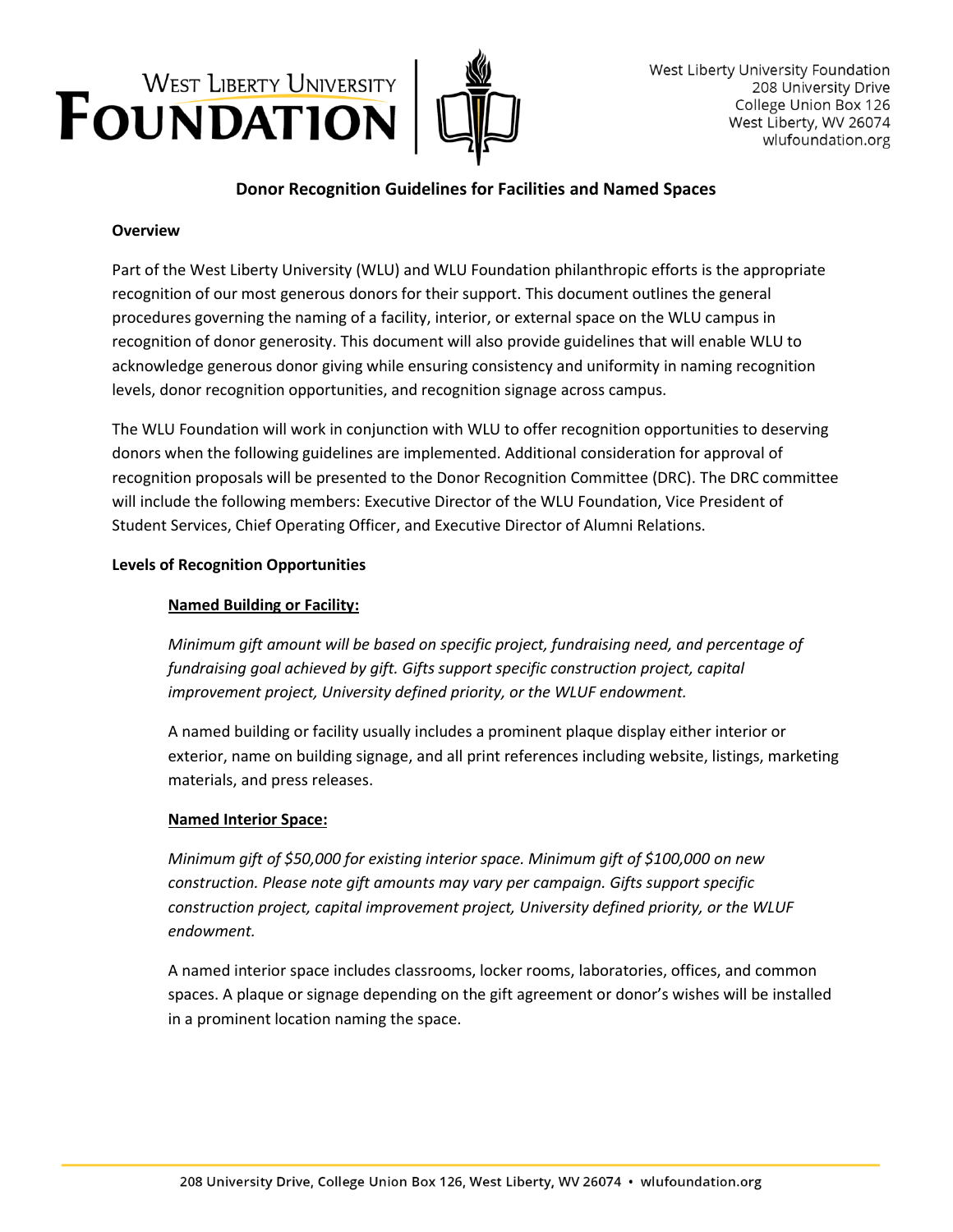# WEST LIBERTY UNIVERSITY



# **Exterior Plaque or Sign:**

*Minimum gift of \$10,000 includes the cost of display for standard size. Gifts support the Campus Maintenance and Beautification Fund.*

An exterior plaque or sign can be displayed in approved locations. These types of recognition displays can be created in memory or in honor of an alumnus/a, alumni group, sorority, fraternity, staff member, faculty member, or student. Every effort will be made to match text and type to existing plaque displays. Standard plaque size for minimum gift amount of \$10,000 is approximately 12"x 15". Larger plaque sizes will be accommodated for a minimum gift of \$25,000.

## **Named Interior Display**:

*Minimum gift of \$5,000 includes the cost of display for standard size. Gifts support the Campus Maintenance and Beautification Fund.*

An interior plaque or sign can be displayed in approved locations in common areas, hallways, or within facilities. These types of recognition displays can be created in memory or in honor of an alumnus/a, alumni group, sorority, fraternity, staff member, faculty member, or student. Every effort will be made to match text and type to existing plaque displays. Standard plaque size for minimum gift amount of \$5,000 is approximately  $12''x 15''$ . Larger plaque sizes can be accommodated but will require additional funding for increased costs.

## **Approvals**

- Intended recognition plan should follow the above guidelines and be approved by the DRC.
- The DRC will be responsible for ensuring that the text and materials are consistent with building or facility standards or with existing exterior displays.
- Donor adjustments to the proposed naming recognition will be reviewed and approved on a case-by-case basis.
- The naming of a building is also subject to WLU Policy 5, which requires Board of Governor's approval through a recommendation by the President.

# **Outdoor Objects and Areas**

Donors occasionally ask to name or to install a plaque on an outdoor feature of the University campus, such as a bench or tree, to memorialize a loved one. The University does not accommodate these requests, as it cannot be guaranteed that these items will remain on campus in perpetuity. Changes to the campus landscape can mean removing trees and relocating benches. The cost of maintaining these items over time often offsets the original gift, and the University becomes responsible for the upkeep.